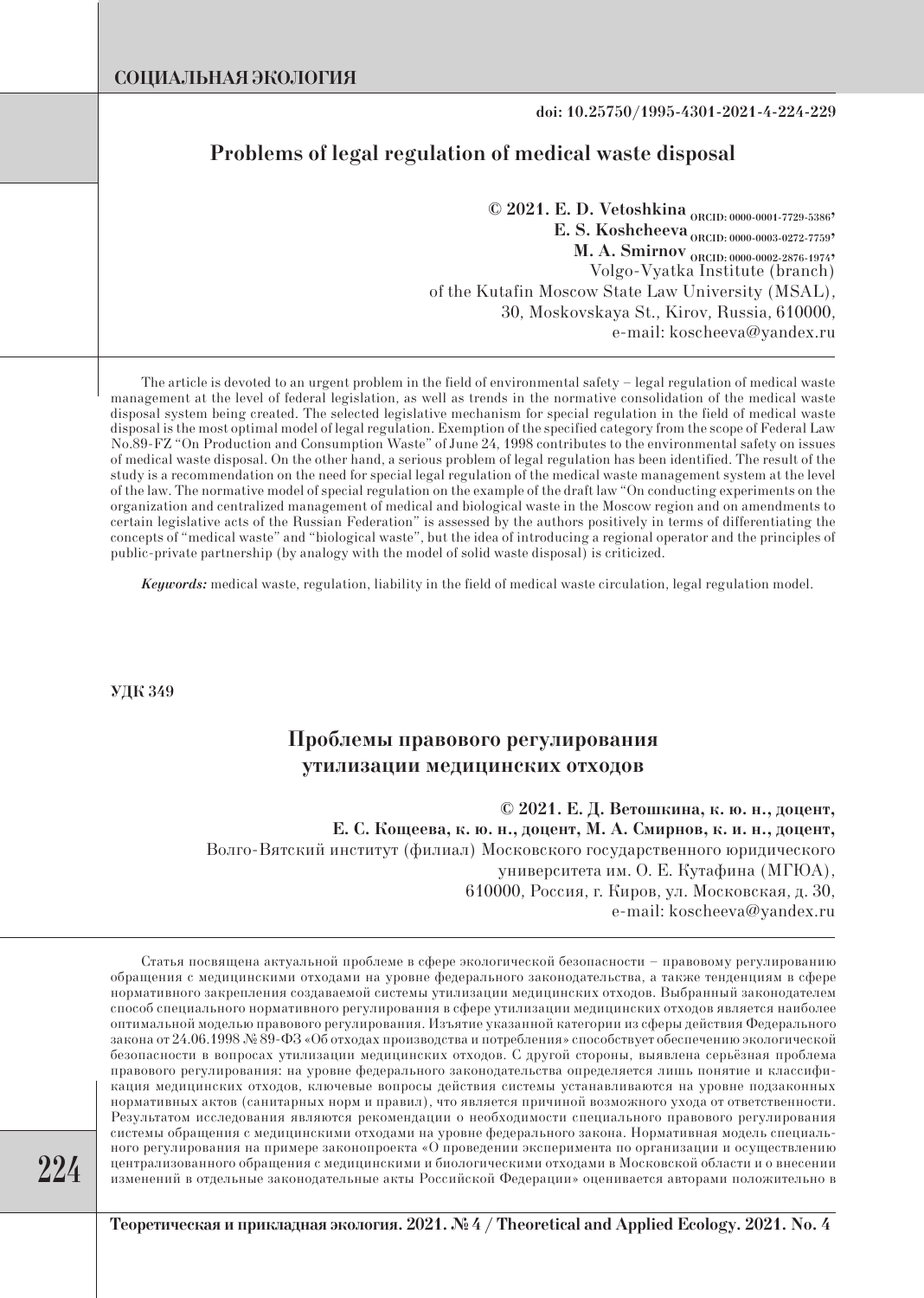части разграничения понятий «медицинские отходы» и «биологические отходы», но критике подвергается идея внедрения регионального оператора и принципов государственно-частного партнёрства (по аналогии с моделью утилизации твёрдых бытовых отходов).

*Ключевые слова:* медицинские отходы, нормативное регулирование, ответственность в сфере оборота медицинских отходов, модель правового регулирования.

The accumulation of waste, as an "inevitable" consequence of human development, turns into a global environmental problem, becomes a direct threat to the environment and public health in most countries of the world [1]. Annually in the period before the pandemic in Russia, statistical data confirmed the presence of up to 2 million tons of medical waste [2]. In the last two years, the pandemic has been adding 10 million used masks, respirators, gloves, protective glasses every day [3], which confidently allows us to conclude that the volume of medical waste in the country is growing at a high rate [4]. Currently, only on the territory of the Moscow region, the annual volume of medical waste is more than 100 thousand tons, and taking into account Moscow's waste entering the territory of the region for disposal and recycling, it is estimated at more than 300 thousand tons [5]. In early May 2020, near Kirov, a resident of the city found more than 300 kg of used syringes and test tubes in the water protection zone of the Vyatka River [2]. Tariff regulation of this activity has not been carried out. As a result, there is no source of investment to create a modern hightech and safe industry for the disposal of medical and biological waste. In this regard, there are environmental and epidemiological risks in the places of their disposal and placement. Violations of the rules for handling medical and biological waste are systemic in nature. There are cases of contamination of land plots, dumping of medical and biological waste into household garbage containers with subsequent removal to landfills for burial, disposal and destruction of biological waste without the conclusion of a veterinary specialist, placement of residues from medical waste at landfills.

Due to the inadequacies in the current legal regulation, a paradoxical situation has developed when the legal regime of medical waste is much softer than the rules established for ordinary municipal waste [6]. Thus, the problem of medical waste disposal is closely related to issues of legal regulation both at the level of federal legislation and subordinate regulatory legal acts.

Scientists have repeatedly addressed the problem of legal regulation of medical waste disposal in their works. In particular, the works [7–10] and others are devoted to this. However, the pandemic of a new coronavirus infection (COVID-19) forces us to revisit this problem, taking into account the newly appeared aspects that need to be studied.

The purpose of this study is to identify the problems of legal regulation in the field of medical waste disposal, to analyze the trends of legal regulation in this area and their legal assessment, as well as to analyze existing liability measures in the treatment of medical waste.

#### **Objects and methods of research**

The object of the study is public relations in the field of legal regulation of medical waste management of the Russian Federation legislation. The subject of the study is a set of legal norms in the field of medical waste management in the Russian Federation. At the same time, the authors argued for the application of special regulatory regulation to the establishment of rules for the disposal of this type of waste, identified gaps in the legal regulation of medical waste management based on the analysis of current legislation, as well as the draft federal law "On conducting an experiment of organizing and implementing centralized management of medical and biological waste in the Moscow region and on amendments to certain legislative acts of the Russian Federation". The methodological tools of the research include general scientific methods, such as dialectical and logical, as well as specific scientific methods: legal interpretation, systemic, structural and comparative legal methods. When writing the article, in order to select material for analyzing the state of medical waste disposal legal regulation, the authors used the Legal Reference system "Consultant Plus", as well as the search engines Google scholar, Social Science Research Network, Scopus, Web of Science, scientific electronic library databases Elibrary.ru according to the words and phrases that are key to this article. The period from 2007 to the present has been covered.

### **The problem of medical waste legal regulation**

The main problem that gives rise to shortcomings of legal regulation in the field of medical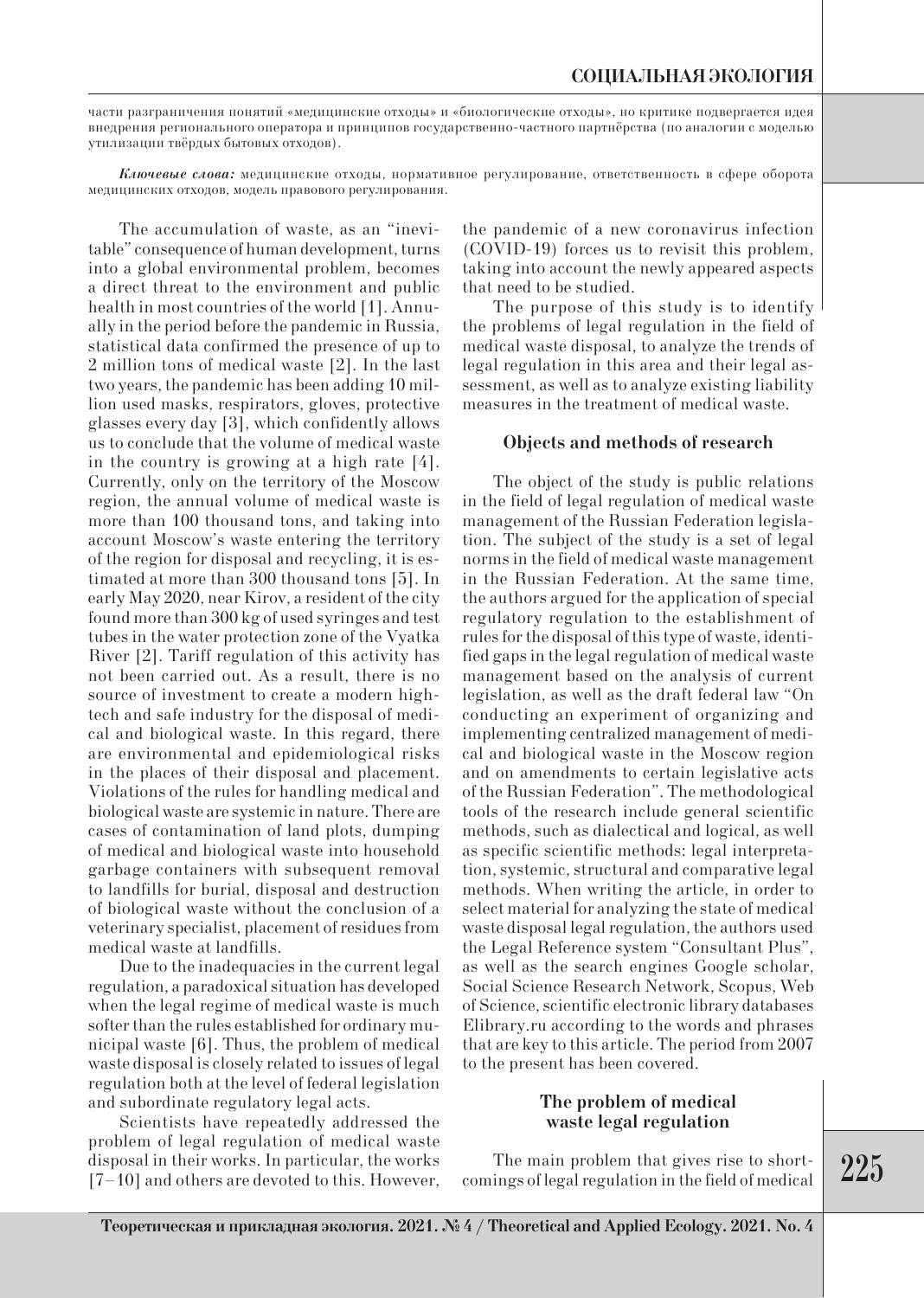## **СОЦИАЛЬНАЯ ЭКОЛОГИЯ**

waste disposal is that, in accordance with Article 2 of Federal Law No. 89-FZ of 24.06.1998 "On Production and Consumption Waste" (hereinafter referred to as the Federal Law "On Production and Consumption Waste"), the said law and its requirements do not apply to medical waste. Moreover, licensing of activities for the disposal of medical waste is not carried out [11], state control over the treatment of such waste is not actually provided for by the current legislation.

At the same time, formally, issues related to medical waste are not in a state of legal gap, since they are placed in a special regulatory sphere. Thus, Article 49 of Federal Law No. 323-FZ of 21.11.2011 (as amended on 02.07.2021) "On the Basics of protecting the health of citizens in the Russian Federation" (hereinafter referred to as the Federal Law "On the Basics of protecting the Health of Citizens in the Russian Federation") defines medical waste, and their classification is established at the level of a subordinate regulatory act. Special attention should be paid to Class B medical waste.

Firstly, a sharp increase in volumes is observed in this very segment. In accordance with the information of the Ministry of Health of the Russian Federation [12], due to the current epidemiological situation, the treatment of waste generated during the implementation of medical measures for the treatment of a new coronavirus infection (COVID-19) is carried out in accordance with the sanitary and epidemiological requirements for the treatment of class B medical waste. At the same time, any types of class B waste disposal which differ from those specified in the document are unacceptable.

Secondly, medical waste of other hazard classes after neutralization, according to law enforcement agencies, can acquire a legal regime of production and consumption waste [13].

As part of a comparative analysis of the legal regulation systems for solid household and medical waste management, it should be noted that the Federal Law "On Production and Consumption Waste", within the framework of separate regulations for the management of solid household waste at the legislative level, defines the following: the procedure for licensing activities for collection, transportation, processing, disposal, neutralization, waste disposal, requirements for waste disposal facilities, requirements for the federal waste management scheme, fundamentals of the federal state information system for the accounting of municipal solid waste, requirements for the transportation of waste, etc. However, there are serious problems with solving similar issues related to medical waste. In fact, the legal regulation of the medical waste treatment is carried out at the level of SanPiN 2.1.7.2790-10, there is no regulatory consolidation at the legislative level. At the same time, due to the direct instructions of the legislator, the legal regulation of the medical waste treatment is carried out exclusively at the level of federal legislation, whereas the treatment of production and consumption waste is regulated by legislative and other regulatory legal acts of the federal, regional and municipal levels.

The introduction of medical waste into the special regulatory sphere presupposes the existence of a separate system for the medical waste treatment, which is stated at the level of a separate federal law. The actual absence of such a system makes its normative consolidation impossible. It should be noted that the sharp increase in the volume of medical waste during the pandemic has significantly actualized the problem of creating a unified system of medical waste management and its further regulatory consolidation.

## **Responsibility for violating medical waste disposal rules**

In order to ensure compliance with the standards for the disposal of medical waste, authorized representatives of Rospotrebnadzor may conduct laboratory and instrumental control during routine inspections and inspections on epidemiological indicators. In this case, samples of environmental and industrial environment objects can be taken to carry out their measurements. The selection is made in the presence of the head or an authorized representative of the organization and is formalized by a protocol.

In addition to routine inspections, an administrative investigation may be conducted if information about an offense being committed is received. If sufficient evidence that an offence has been committed is found during the administrative audit, a definition is made out and an administrative case is initiated. At the end of the preliminary investigation, either a resolution is issued to terminate the case of an administrative offense (in the absence of a corpus delicti), or a protocol on an administrative offense is drawn up and a presentation is made on the elimination of the causes and conditions that have contributed to an administrative offense (if there is a corpus delicti). Responsibility for non-compliance with the requirements in the field of environmental protection during the collection, accumulation,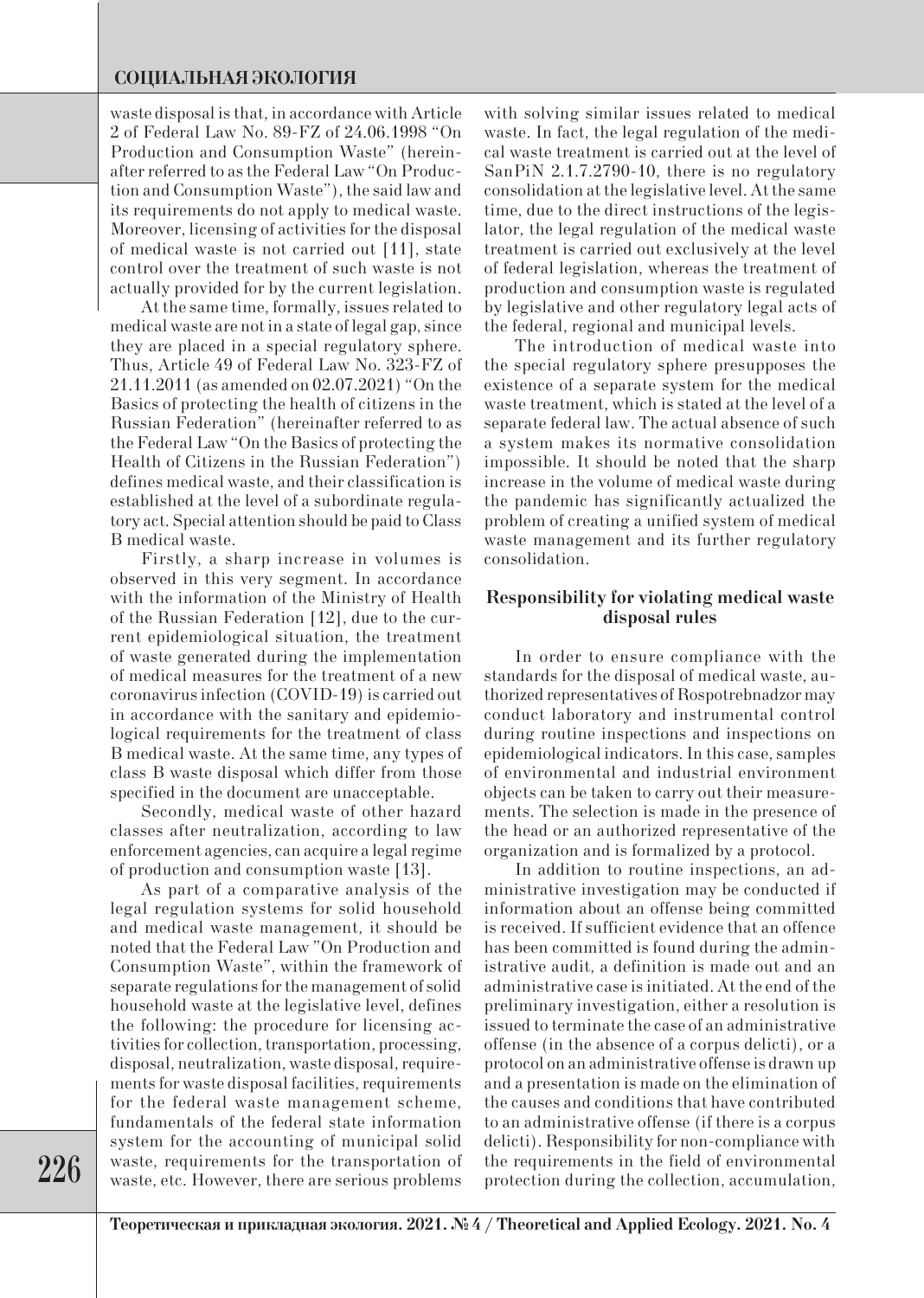transportation, processing, disposal or neutralization of production and consumption waste is stated in art. 8.2 of the Code of Administrative Offences of the Russian Federation. For officials, the maximum fine will be 30 thousand rubles, for legal entities – 250 thousand rubles. For example, according to the above-mentioned norm, administrative responsibility for violating the requirements of the SanPiN when handling medical waste (mixing of waste of different classes, lack of instruction and handling schemes, lack of labeling of containers, etc.) is imposed by the decree of the Chief Sanitary Doctor for the Southern Administrative District of the City on The Federal State Budgetary Scientific Institution "Scientific Research Institute of Human Morphology" and it was fined 200 thousand rubles [14].

In judicial practice, there are also cases of criminal liability under Article 247 of the Criminal Code of the Russian Federation for violating the rules of handling environmentally hazardous substances and waste. It should be noted that this norm applies only to the handling of prohibited types of hazardous waste, radioactive, bacteriological and chemical substances and waste. At the same time, hazardous waste is understood, including those that contain pathogens of infectious diseases [15]. WHO classified medical waste as hazardous as far back as in 1979 [16]. The committed acts must pose a threat of causing significant harm to human health or the environment, the consequences of causing harm to human health, the environment, mass death of animals, human death or mass illness of people are indicated as a mandatory feature in the qualified elements of the crime.

It is also necessary to consider that, from the subjective side, the crime is characterized by an intentional form of guilt (in the case of an administrative offense, guilt is possible both in the form of intent and in the form of negligence). For example, according to the results of the inspection of the Volgograd Interdistrict Environmental Prosecutor's Office, a criminal case had been initiated under Paragraph 1 of Article 247 of the Criminal Code of the Russian Federation. The commercial organization signed a contract with two medical institutions, but the obligations for disposal were not fulfilled, medical waste was taken out into the open ground and stored at 6 pieces of land. The convict was sentenced to a fine of 20 thousand rubles [17].

Thus, the main criterion for distinguishing between administrative and criminal offenses are the consequences of the perpetrator's act or the threat of their occurrence. And although, according to the Criminal Code of the Russian Federation, the maximum penalty provided for in the article is imprisonment up to 2 years, most often the courts are limited to fines, and in an amount smaller than when qualifying the act as an administrative offense, despite the increased public danger.

## **Regulatory consolidation of the experiment on medical waste management in the Moscow Region as a model of special legal regulation**

Focus separately on draft law No. 1006365-7, submitted for consideration by the State Duma, which provides for the regulatory consolidation of the medical waste management system, which will be piloted at the regional level for further introduction nationwide.

The medical waste control system in the Moscow region and the existing methods for determining the standards for the formation of medical waste, as well as the problem of disposal of harmful substances of various hazard classes formed as a result of medical activity, have been analyzed and reflected in scientific research [18].

Both the chosen model for building a medical waste control system and the features of codify are of particular interest. According to the Deputy Chairman of the State Duma O.V. Timofeeva, the regions "will not stand another "garbage" reform as a simple duplication of standards for medical waste. It is necessary to pay more attention to the convergence of legislation in these two areas. Unfortunately, there are still 2 waste classifications in operation, and we have not received a single government initiative on this issue" [18].

Conducting an experiment on the organization and implementation of centralized management of medical and biological waste in the Moscow region is aimed at comprehensive legal regulation of the issue of medical and biological waste management, creating conditions for the use of public-private partnership mechanisms to modernize existing and create new processing infrastructure, as well as the introduction of rationing and tariffication of the services in this industry and their licensing.

The draft law introduces a phased experiment (4 stages until December 31, 2035 inclusive) and a new conceptual apparatus: "medical waste", "biological waste", "territorial scheme of medical and biological waste management in the Moscow region", "regional operator for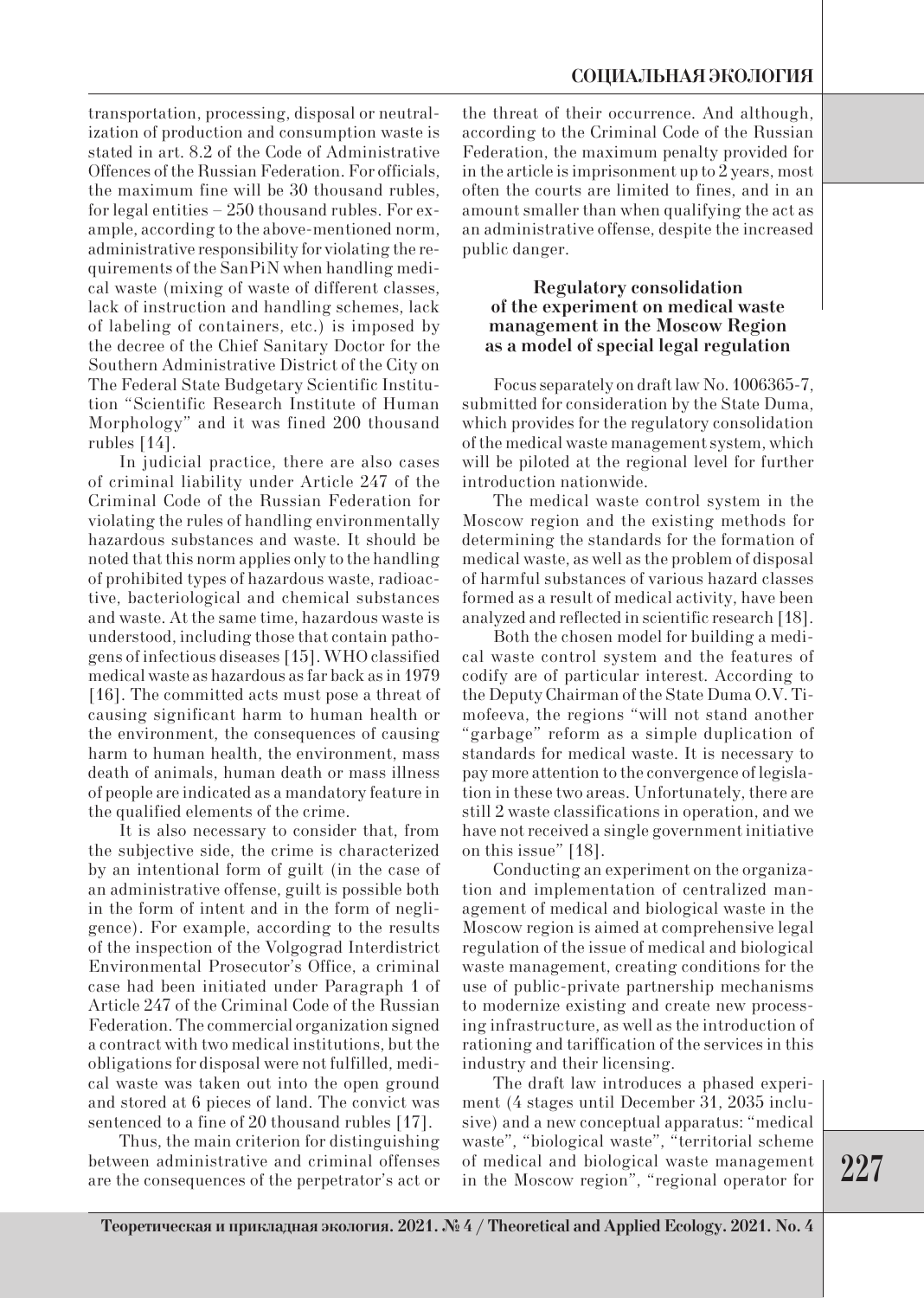## **СОЦИАЛЬНАЯ ЭКОЛОГИЯ**

medical and biological waste management", "centralized management of medical and biological waste". The basic requirements for the treatment of medical and biological waste during the experiment are established, and an institute of a regional operator for the treatment of medical waste is being introduced.

The concept of "medical waste" has been corrected in the draft law. First of all, the concept of biological waste is excluded from it, it is regulated separately. Secondly, the list of activities that result in medical waste is basically maintained. Thirdly, medical products that have lost their properties or whose intended use is prohibited, including due to the current shelf life, are directly classified as medical waste.

Within the framework of the draft law, it is planned to create a system of a similar model of solid household waste management, providing for licensing, the definition of a regional operator and the establishment of the foundations of public-private partnership.

The proposed legal regime for the treatment of medical waste involves regulation at the level of legal norms of federal and regional legislation and regulatory legal acts of the supreme executive body of the subject of the Russian Federation, ensuring the creation of conditions for special regulation of activities for the treatment of medical and biological waste.

The UN International Center for Environmental Technologies has developed a systematic procedure by which the proposed technological intervention is evaluated in terms of its potential impact on the environment, consequences for sustainable development and possible cultural and socio-economic consequences. Further improvements in the qualitative approach to life assessment from the point of view of environmental technologies have led to the emergence of a new methodology known as sustainable assessment of technology (SAT). This methodology evaluates both the process itself and its result. It is this SAT methodology, according to the UN International Center for Environmental Technologies, that is applicable to medical waste treatment technologies. The methodology uses a progressive evaluation process, including initial selection, determination of the scope of work and detailed analysis. It is important to note that the methodology uses a systematic approach and focuses on information expertise and stakeholder participation [19]. The authors believe that the SAT methodology should be applied to evaluate the medical waste management system in the Moscow region.

## **Conclusion**

So, the issues related to the treatment of medical waste have been brought into the special regulatory sphere, which assumes its own system of such treatment. In fact, the issues are resolved at the SanPiN (sanitary rules and norms) level, there is no separate federal law, which, in the conditions of increasing medical waste against the background of a pandemic, creates an immediate threat to environmental safety.

Using the example of the planned experiment in the Moscow region and the procedure for its regulatory consolidation, the following trends in the legal regulation of medical waste disposal issues can be noted:

– the legislator will continue to follow the special regulatory position in this area, which should be evaluated positively;

– the attribution of issues of medical and biological waste disposal to issues of joint responsibility, including issues of legal regulation, should be criticized if the issues raised in the draft law remain in the sphere of rule-making of the subjects of the Russian Federation. The best option is a special regulation of medical and biological waste at the level of federal law with the consolidation of key positions: the procedure for licensing activities for collection, transportation, processing, disposal, neutralization, disposal of waste, requirements for waste disposal facilities, requirements for the federal waste management scheme, etc.;

– the implementation of a system for the disposal of medical and biological waste on the basis of public-private partnership can lead to negative consequences. The most optimal option is the use of a single federal operator system [19].

It is also necessary to evaluate the system, which is being introduced at the moment, from the perspective of the SAT methodology: countries, cities and institutions that have used this handbook and developed an existing waste control system are much better able to cope with sharp swings in the volume of medical waste associated with disasters, including the ongoing pandemic [19].

Currently, the Russian Federation provides for administrative and criminal liability for violating the rules of waste management, including medical waste. At the same time, according to the practice of application, the assigned criminal punishment is several times less than administrative sanctions, which does not correspond to the degree of public danger of the acts committed.

**228**